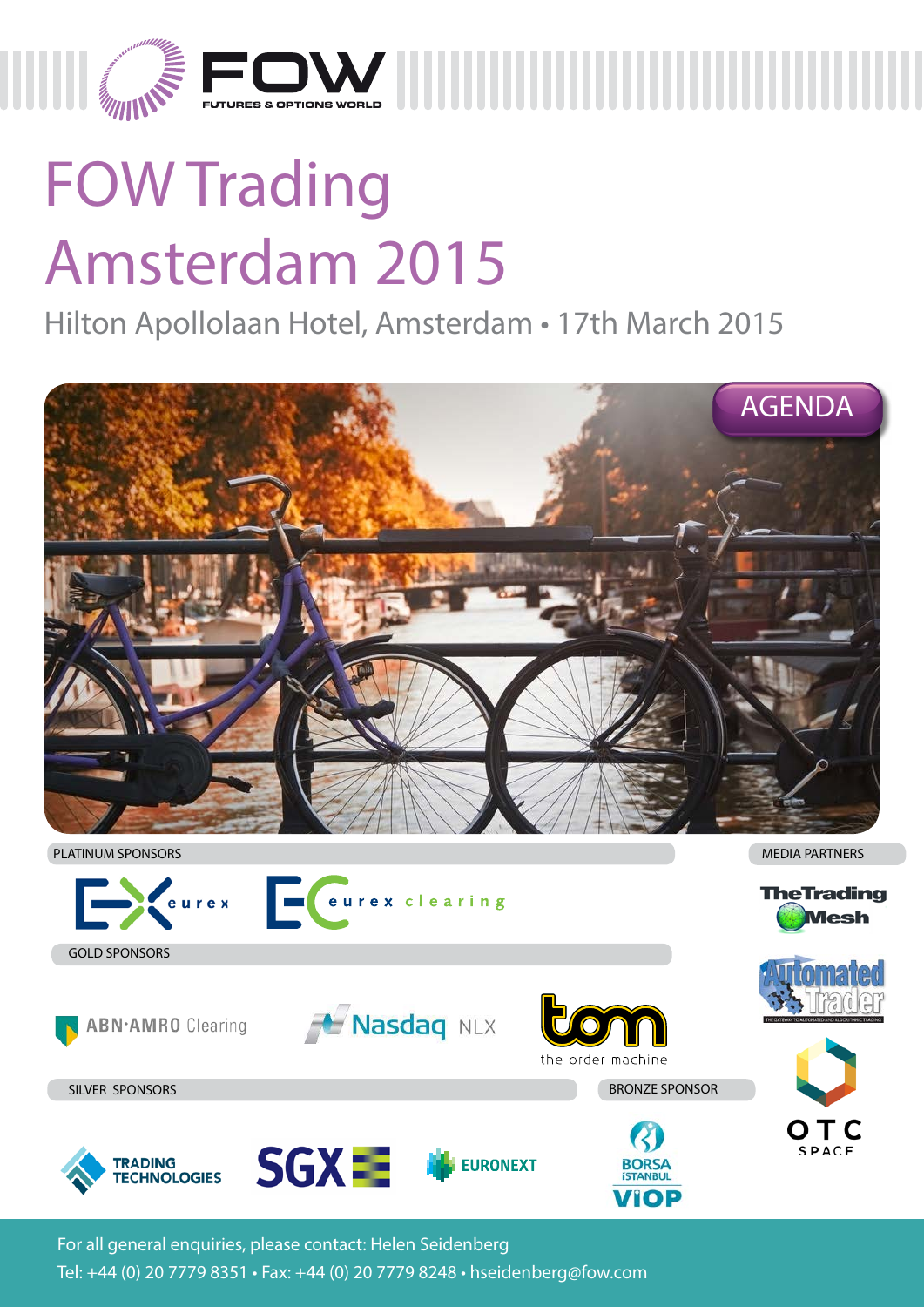# FOW Trading Amsterdam 2015

Hilton Apollolaan Hotel, Amsterdam • 17th March 2015



### AGENDA

### 8:15 Registration opens and networking breakfast

9:30 Welcome address

### 9:35 Keynote address

### **Albert J. Menkveld,** Professor of Finance, **VU University Amsterdam**

### 10:00 State of the market panel

With Euronext now seeking to fight back as an independent entity, TOM continuing to grow market share and Nasdaq and the IntercontinentalExchange making investments in The Netherlands, the country is on the front line of international competition. This is also reflected in the brokerage market where local brokers fight for market share. This panel will evaluate the state and health of the Dutch market and ask what is next.

- 
- How has the Dutch market evolved over the past 12 months?<br>What strategies do TOM and Euronext have to develop their services?<br>How has competition changed the market?<br>What is the outlook for trading in The Netherlands?
- 

### Moderator:

**Harold Duineveld**, Managing Director, **Audacity Capital**

**Gijs Nagel** Director, **DeGiro Paul Beck**, Head of Representative Office France, **Eurex Willem Meijer,** CEO, **TOM**

### 11:00 Coffee break

### 11:30 Presentation

**Andy Nybo,** Principal, Head of Derivatives Research, **TABB Group**

### 11:50 Volatility Trading: Innovations and Emerging Opportunities

Tabb Group's Andy Nybo leads a panel looking at the recent evolution of volatility trading. With new launches in Europe and the US in the asset class including variance futures on Eurex and a volatility index on government debt in the US, volatility has been at the centre of recent innovation in the exchange traded market. We take a look at recent launches and the opportunities they present.

- 
- How has volatility trading evolved over the past couple of years? What new volatility products have attracted liquidity? What are the challenges involved in modern volatility trading? What new products are coming up?
- 
- 

Moderator:

**Andy Nybo,** Principal, Head of Derivatives Research, **TABB Group**

**Patrick Hickey,** Head of Market Structure, **Optiver Ed Haravon**, COO, **Spot Rex Jones,**Product Manager, **Eurex**

### 12:40 Lunch and networking session

### 13:45 New frontiers and the world of opportunity

With interest rates at rock bottom in Europe and equity markets subdued by implicit Central Bank support, traders are increasingly looking to new asset classes in the search for alpha. From options in China to commodities in Dubai, new opportunities are presenting themselves with varying ease of access. This panel will look at new opportunities for traders and how they can capitalise on them.

- How have trading firms diversified in the current environment? When will options launch in China? What is the opportunity for
- 
- international firms?<br>• What opportunities do commodities present traders?<br>• How are multi-asset class strategies changing technology requirements?

Moderator: **William Mitting,** Publisher, **FOW**

**Natasha Xie,** Partner, **JunHe Law Offices Muammer Çakır**, Executive Director, Derivatives Market, **Borsa Istanbul Gary Delany**, Director of European Marketing, **OIC**

### 14:35 Presentation

**Gareth Ryan,** Managing Director, **IUR Capital**

### 14:50 CTAs: Past performances are not indicative of future returns

CTAs leapt back into life in October posting, in some instances, double digit monthly returns. The bumper month means that managed futures as a whole should post positive returns this year for the first time since 2010. Have managed futures strategies answered back the critics or are today's markets inherently different and correlations too great across the market for managed futures to get ahead.

- 
- Which strategies are out performing others?<br>
How have funds adapted their strategies over the past five years?<br>
What challenges do CTAs face in the current market?<br>
How can CTAs thrive in the "new normal"?
- 
- 

Moderator: **Gary John Baptiste,** European Head of Sales, **ABN AMRO Clearing Bank**

**Mathias Österberg,** CEO **Estlander & Partners James Skeggs**, Head of Advisory Board, **Societe Generale Newedge**

### 15:40 Coffee break and networking session

### 16:10 The future of futurisation

More electronic trading brings more opportunities to automate the trade cycle. With potentially trillions of dollars of notional in the OTC market coming within the reach of algorithmic trading, the opportunity today is unprecedented. But as new products fail to live up their hype, some suspect the whole notion of futurisation has been exaggerated. This panel will look at what new products – from commodities to NDFs – could come online and ask what is the future of futurisation.

- 
- Is the hype over futurisation exaggerated?<br>• Which instruments are most likely to come onto screens?<br>• How can prop traders and market makers capitalise?<br>• What challenges are posed by futurisation?
- 
- 

### Moderator:

**Bill Hodgson,** Editor, **The OTC Space**

**Ian Steddon,** Associate Director, Fixed Income, Currency & Commodities, **Macquarie**

**Samantha Page**, Director, Futures and OTC Clearing - Sales & Marketing, **Bank of America Merrill Lynch**

**Carolyn Jackson,** Partner, **Katten Stuart Deel-Smith,** Head of Product Development, **NLX**

### 16:50 Capital in the 21st Century

Basel III and associated regulatory change has imposed unprecedented capital charges on the derivatives market. From tier 1 clearing firms to small independent prop houses, increased regulation and capital requirements are changing the business model for clearing members and their clients. This panel will look at the longer term impact on liquidity of increased capital requirements for derivatives trading

- How are capital requirements changing clearing members' business models?
- Are Dodd-Frank and Emir fragmenting cross-border liquidity?
- What are the long term implications of the new regime on the market?
- How are independent market makers picking up the slack left by large banks?

### Moderator:

**Mike O'Hara,** Editor, **The Trading Mesh**

**Remco Lenterman,** Managing Director, **IMC Nick Chaudhry**, Head of OTC Client Clearing, **Commerzbank James Egan,** CCO Europe, **ABN AMRO Clearing Bank Rick Maloney,** Sales & Relationship Manager, **Eurex Clearing**

17:30 Drinks reception and networking session

Followed by the FOW Dutch Futures & Options Dinner. For more information contact Helen Seidenberg at hseidenberg@fow.com

For information on sponsorship contact hseidenberg@fow.com For speaking opportunities contact yokolo@fow.com

### Register now at fowevents.com